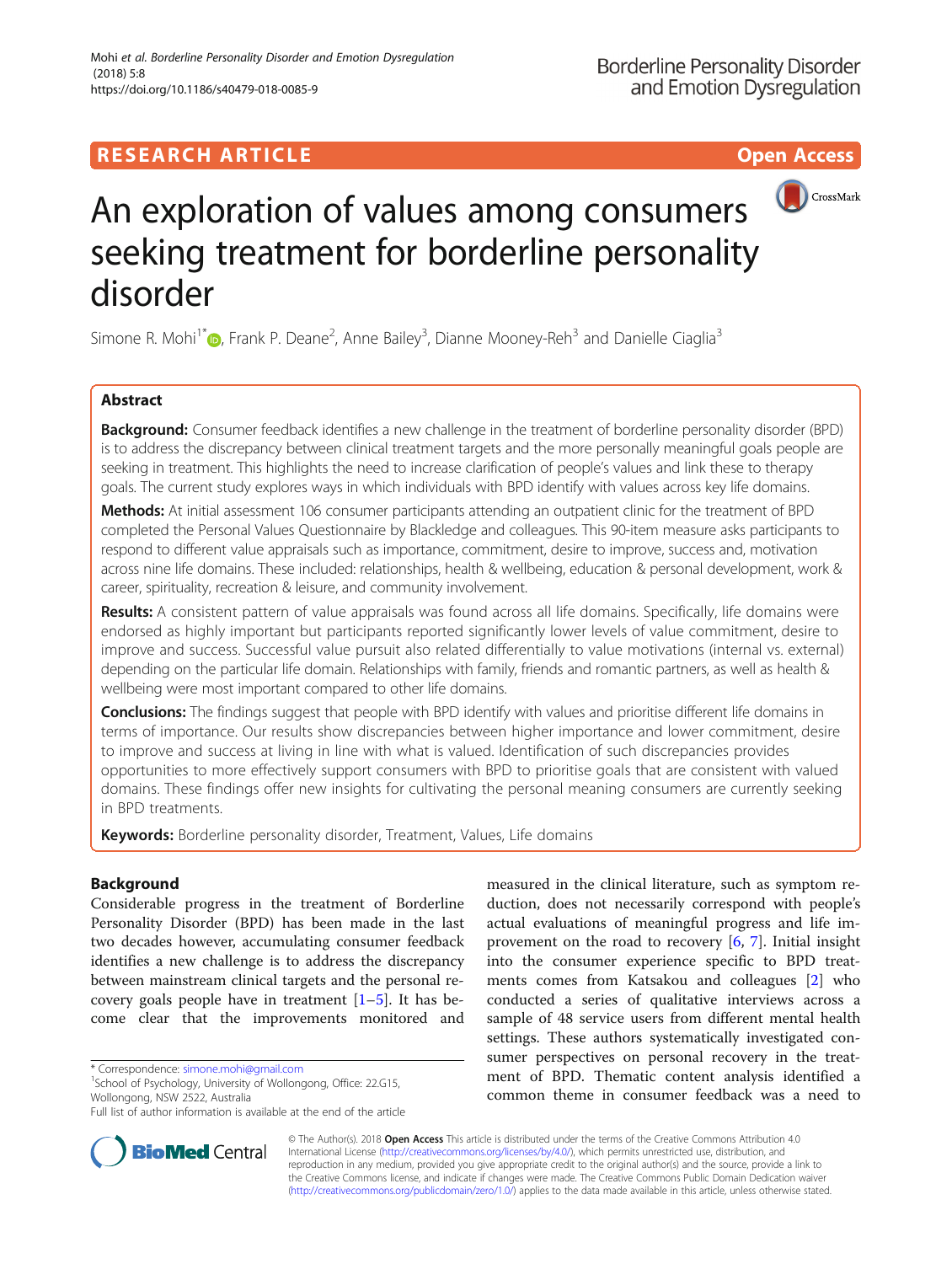help people make personal meaning in their lives and progress toward their personal goals [[2\]](#page-8-0). The authors concluded that while specialist therapies for BPD are addressing important treatment targets, such as reductions in self-harm, the more personally meaningful goals consumers are seeking warrant more attention in treatment.

Similar conclusions can be drawn from a recent metasynthesis of qualitative studies highlighting treatment characteristics valued by consumers [\[3](#page-8-0)] as well as a recent meta- analytic systematic review of longitudinal recovery data highlighting the need for a broader recovery vision in the treatment of BPD [[5\]](#page-8-0). Ng, Bourke, and Grenyer [\[5](#page-8-0)] analysed 19 studies, 11 unique cohorts comprising 1122 BPD treatment consumers. They concluded that there is a need for treatment providers to advance broader recovery improvements for consumers across different life domains such as engaging in meaningful work, having satisfying relationships and living a contributing life. These findings highlight the need to increase clarification of people's values and link these to personally meaningful goals in the treatment of BPD. However, research that assesses values in people with BPD is needed in order to inform the development of values-focussed interventions.

Seminal cross cultural research into values conducted by Schwartz [\[8](#page-8-0)] drew attention to that fact that values are a universal source of motivation and fundamental driver of behaviour for human beings across cultures. While values have been conceptualized in a number of ways in psychology  $[8-10]$  $[8-10]$  $[8-10]$  $[8-10]$  they can be generally understood as guiding life principles that provide a basis from which people devise their personally meaningful goals and therefore influence daily decision-making [\[11](#page-8-0)]. The empirical measurement and ways in which values have been operationalised across different research studies has varied depending on the assessment measure used. For example, both the Valued Living Questionnaire (VLQ [[12\]](#page-8-0)) and Personal Values Questionnaire (PVQ [[13\]](#page-8-0)) operationalise values by organising them into life domains that are typically valued by people, such as relationships, health, career and education etc. This is distinctly different to Schwartz's Value Survey (SVS) which examines qualitatively different aspects of people's values according to Schwartz's theory on values  $[8]$  $[8]$ . For example, the SVS assesses the importance people ascribe to value items as life-guiding principles such as achievement (success, capability, ambition, influence on people and events) and benevolence (helpfulness, honesty, forgiveness, loyalty, responsibility).

A recent empirical study utilising the VLQ by Huguelet and colleagues [\[14](#page-8-0)] investigated whether values may be determinants of life meaning and fulfilment among 176 patients with a variety of long standing psychiatric disorders. It was found that the presence and enactment of values among patients was a valid determinant of life meaning including a person's sense of fulfilment and life goals which was a determinant of symptomology. The authors concluded that life meaning relies on values and that a lack of meaning in life may foster symptomology. It was argued that clinical interventions need to focus more on values in helping patients to make meaning in their life. The cross sectional nature of this latter study weakens causal interpretation however a prospective longitudinal study found increases in purpose and meaning in life preceded improvements in mental health after controlling for a range of potentially confounding variables [\[15\]](#page-8-0).

Clinical scholars and practicing clinicians from various theoretical orientations have argued that including a values based approach in the treatment of BPD will translate into gains for consumers and treatment teams by establishing conditions that make therapy more effective [[14,](#page-8-0) [16](#page-8-0)–[18\]](#page-8-0). Cameron and colleagues [[17\]](#page-8-0) refer to the ongoing challenges to BPD treatments such as low levels of motivation and engagement as well as high dropout rates. Studies examining dropout rates of individuals diagnosed with BPD in Dialectal Behaviour Therapy (DBT) range from  $22\%$  [[19\]](#page-8-0) to  $46\%$  [[20\]](#page-8-0) and up to 52% in outpatient settings [[21\]](#page-8-0). One study found that treatment non-completers had significantly higher rates of rehospitalisation (22%) compared to treatment completers  $(11%)$  at 1 year follow-up  $[22]$  $[22]$  $[22]$ . The implications of these statistics is what prompted the development of clinical recommendations advocating for the integration of a values-based approach into mainstream BPD treatments [\[17\]](#page-8-0).Value focused interventions may also have therapeutic potential for targeting some of the core features of borderline pathology including, identity disturbance and chronic feelings of emptiness [[23,](#page-8-0) [24\]](#page-8-0) since connection to one's values can provide purposeful direction and meaning in life [\[14](#page-8-0)]. It has long been recognized that a connection to one's values is essential to the development of a person's sense of self, identity and personal fulfilment [[10\]](#page-8-0).

Helping people to identify, connect to and operationalise their personal values across key life domain areas, such as relationships, career, well-being and health, is a core component of Acceptance and Commitment Therapy (ACT  $[11]$  $[11]$ ). Meta-analytic reviews suggest that ACT is an effective treatment across a wide variety of clinical populations [\[25](#page-8-0)]. Values focused interventions are theorised to be an important part of ACT but component analyses are yet to validate the unique contribution of these value-focused interventions. To date we have found only one published study that has trialled a values focused intervention for BPD treatment con-sumers [[18\]](#page-8-0). This pilot study by Morton and colleagues [[18\]](#page-8-0) trialled a group based intervention delivered as two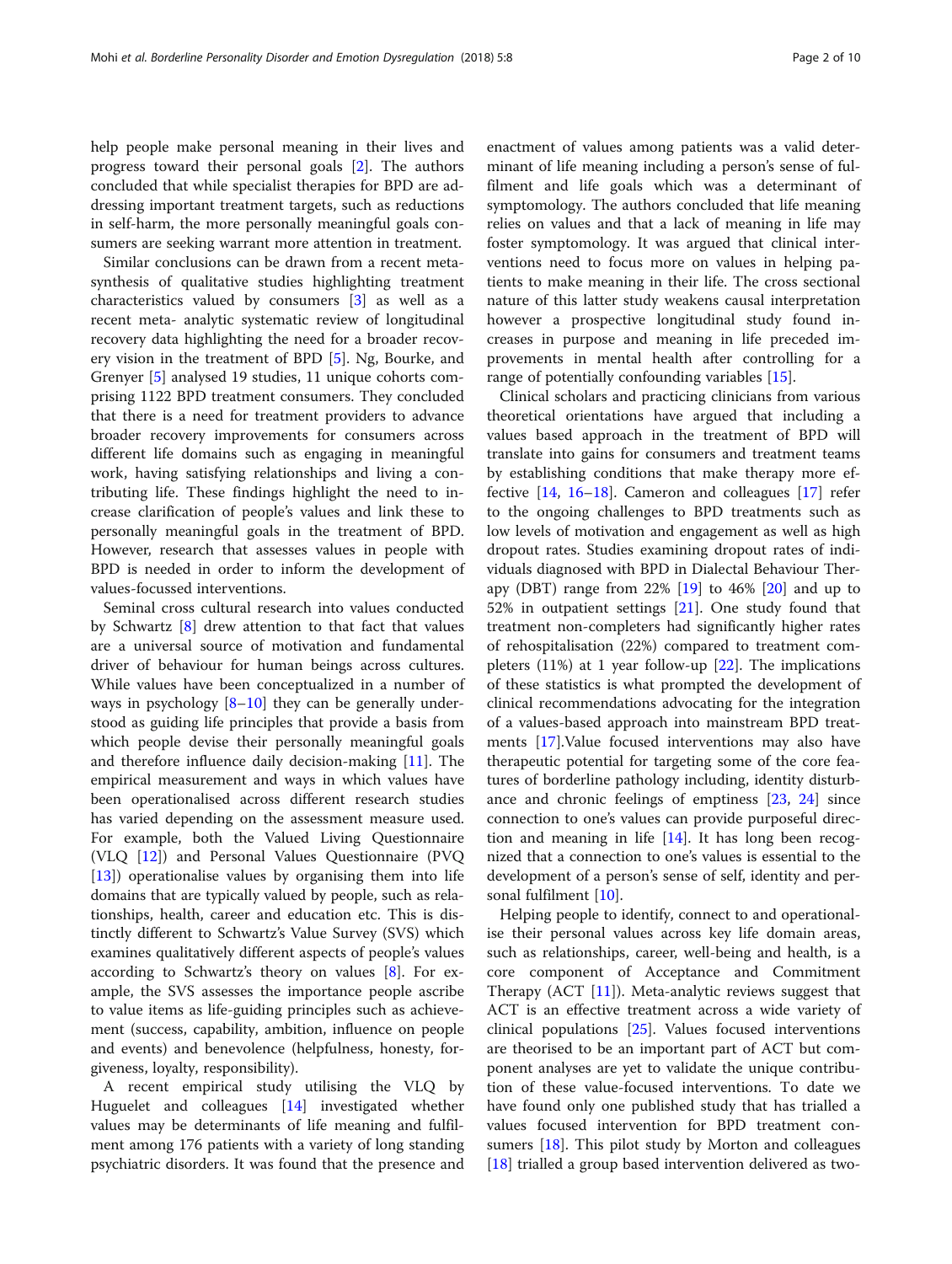hour weekly sessions over 12 weeks. Consumer participants were randomly assigned to either treatment-asusual plus the values intervention (ACT+TAU;  $N = 21$ ) or treatment-as-usual (TAU;  $N = 20$ ). There was significantly more improvement from baseline for the ACT +TAU condition than the TAU on all primary outcome variables measured, including: self-rated BPD symptoms, feelings of hopelessness, psychological flexibility, emotion regulation skills, mindfulness, and fear of emotions. These results provide important preliminary evidence for the potential benefits of value based interventions in the treatment of BPD however a limitation of the study was that a measure of values was not included. There is a need for more research to better understand the importance of different value domains amongst people with BPD seeking treatment.

According to Self-Determination Theory (SDT) people are more successful in pursuing their values when they feel motivated towards them [\[26,](#page-8-0) [27](#page-8-0)]. However, not all motivational sources are assumed equal when it comes to predicting successful value pursuit across different life domains. A key theoretical distinction made by SDT is that between internalised and externalised motivation sources. SDT assumes that internally sourced motivation is the stronger predictor of value success because the pursuit of related goals are experienced as personally important and self-regulated where inherent desire to perform tasks comes from within the person [[26,](#page-8-0) [28](#page-8-0)]. This is in contrast to externally sourced motivation which is less predictive of value-based success because it is experienced as more imposed and driven by external rewards and/or avoidance of punishment where the desire to perform related tasks is experienced as controlled by an outside source [[29\]](#page-8-0). Despite the fact that these latter theoretical predictions have been empirically substantiated in a number of population samples [[29](#page-8-0)–[33\]](#page-8-0) it is not yet known whether they extend to a BPD population. Research into what motivates people with BPD to pursue values in key life areas could usefully inform treatment providers better positioning them to work with the motivational needs clients have in service of pursing what is important to them.

## Current study

The primary aim of the current study was to describe the ways in which individuals with BPD who are seeking treatment identify with values across a number of key life domains as assessed by the Personal Values Questionnaire [\[13\]](#page-8-0). Specifically, the study aims to explore value importance, commitment, desire to improve and perceived success across a number of life domains (e.g., relationships, health & wellbeing and work & career). In addition, explore the relationship between different motivational sources and reported value success across life

domains. Based on predictions derived from SDT, we hypothesized that those values held for more internalised motivations would be more strongly related to value success than those that are more externally motivated.

# Method

## Participants

Participants in this study were 106 adults with a diagnosis of BPD who were referred to the Illawarra Affect Regulation Clinic (ARC) for the assessment and treatment of BPD. ARC provides a yearlong BPD treatment program to local community members and is operated as a collaborative enterprise between the at the University of Wollongong Clinical Psychology training clinic and the Specialist Psychological Service at Illawarra Community Mental Health in New South Wales, Australia. The treatment program is integrative and based on evidence based practice. Hence, Dialectical Behaviour Therapy (DBT) forms one of the cornerstones of the program, although other clinical treatment interventions are integrated including the trial of a valuesfocused intervention. Consumer referrals to ARC are made up of inpatient and community, public and private, government and non-government institutions in the Illawarra area. ARC has been in operation for over a decade during which time data collection for a larger study has occurred, hence a research component of ARC is evaluating the treatment service it provides.

For the current study, participants included those who met five or more BPD criteria on the Structured Clinical Interview for the Diagnostic and Statistical Manual of Disorders, Fourth Edition (DSM-IV [[34\]](#page-9-0)) which was administered by both clinical psychologists and clinical psychologist interns. Participants who met the DSM-IV criteria disorder categories schizophrenia and other psychotic disorders or pervasive developmental disorders were excluded from participation in this study. Participation in the study was voluntary and those who selfselected to participate signed the informed consent form prior to commencement. All participants were Australian adult citizens comprising 101 females and 5 males. Mean age for the sample was 29.92 years  $(SD = 10.29;$  range 18 to 60). Mean years of = education was  $11.40$  (*SD* = 1.96; range 7 to 21). Relationship status was 55.7% single, 38.7% were in a relationship (i.e. married, de facto, partner, fiancé) and 5.7% single or divorced. Data obtained from 5 participants were too incomplete to be used and therefore was excluded from the analyses.

## Measures

The following values assessment measure was administered to participants following the initial diagnostic assessment interview or prior to the commencement of ARC's treatment program.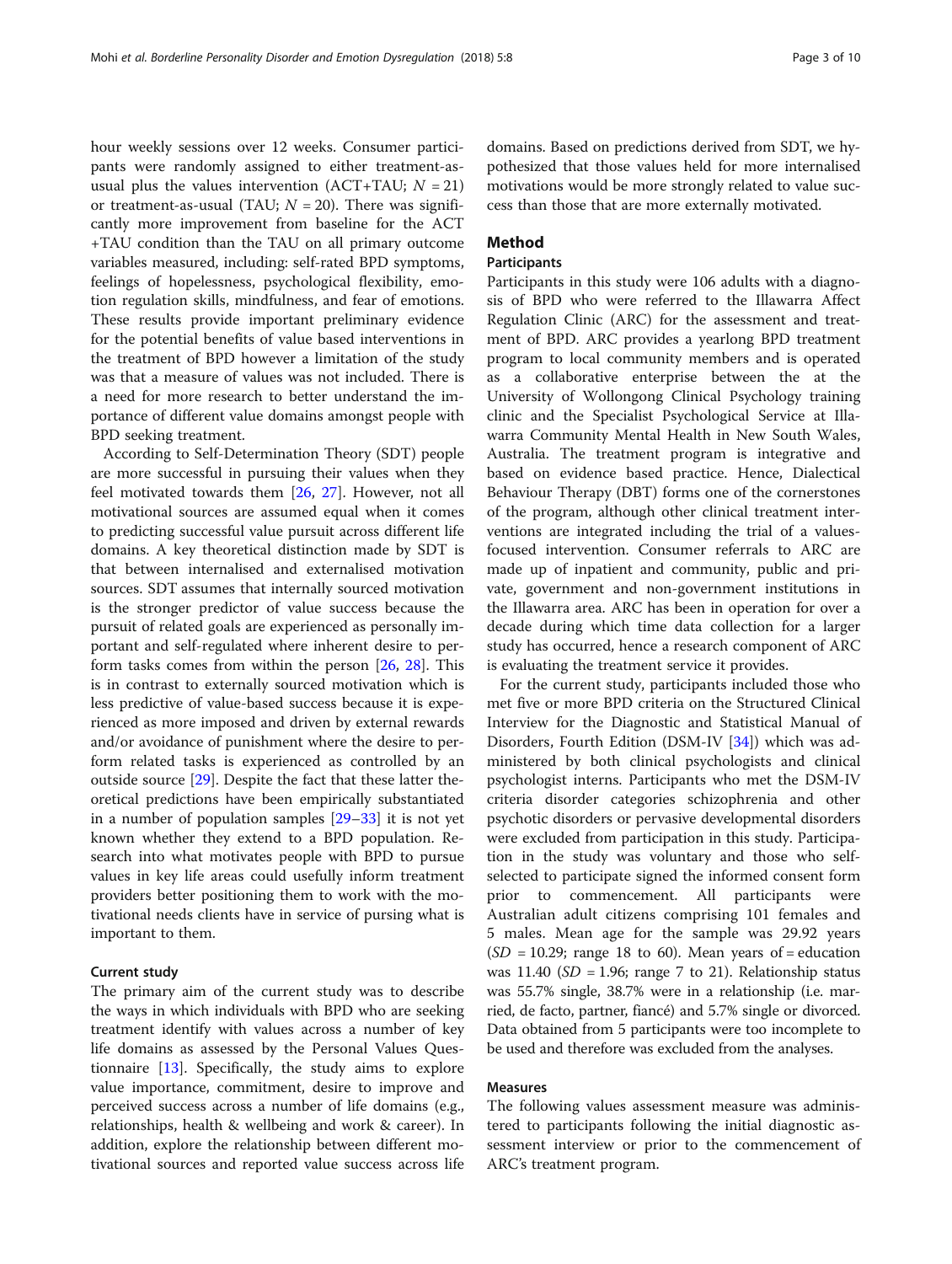The Personal Values Questionnaire (PVQ [\[21\]](#page-8-0)). The PVQ was originally adapted from a well-psychometrically established assessment measure of personal strivings developed by Sheldon and colleagues [\[23](#page-8-0)–[25](#page-8-0)]. The PVQ itself is a 90-item self-report questionnaire which has been used to assess people's values across key life areas in a number of different population samples and prior evidence suggests sound criterion-related validity [[26](#page-8-0)–[29\]](#page-8-0). The PVQ describes values as in life domains (e.g. 'Personal Value 1: Family Relationships', 'Personal Value 2: Friendships') and participants are instructed to write down what they value within each of the nine respective life domains assessed including: 1) family relationships, 2) friendships/social relationships, 3) couples/romantic relationships, 4) work & career, 5) education, personal growth & development, 6) recreation activity, leisure & sport, 7) spirituality & religion, 8) community involvement & citizenship and, 9) health & well-being. Noteworthy is that only a small percentage of the sample responded to the written section of the PVQ and for this reason qualitative data analysis was not conducted.

The quantitative aspect of the measure instructs participants to rate value appraisals and value motivations for each life domain of personal relevance on a 5-point Likert scale. Value appraisals measured include value commitment, value importance, desire to improve in this value and, value success. For example, for each life domain participants were asked to rate 'How important is this value to you?' on a scale of  $1$  (not at all important) to 5 (extremely important). For rating value success participants were asked: 'In the last 10 weeks, I have been this successful in living this value'. With regard to assessing different value motivations, including both intrinsic and extrinsic motivations, participants are asked to rate the extent to which they pursue each personally relevant value in each life domain for different motives on a 5-point Likert scale, 1 (not at all) to 5 (entirely). Specifically, participants were asked to rate the extent that they held a particular value for externalized/social reasons (e.g. 'I value this because somebody else wants me to', 'I value this because I would feel ashamed, guilty, or anxious if  $I$  didn't') vs internalized reasons (e.g. 'These values are important to me, whether or not others agree', 'Living consistently with these values makes my life more meaningful', 'I experience fun and enjoyment when I live consistently with these values'). In this research, we were specifically interested in understanding value success and different motivational sources as described by both Self Determination Theory (STD) and recent research on values and motivation. In line with the work of Jambrak and colleagues [[31\]](#page-8-0), we analysed four types of motivation separately to see it's alignment with values success. Specifically, for each participant, a total of four

motivation scores were calculated. In line with previous SDT research [[29](#page-8-0), [31\]](#page-8-0) we used an aggregated intrinsic motivation score (AGMS) calculated by subtracting the total external motivation score from the total internal motivation. The intrinsic motivation score (IMS) and extrinsic motivation score (EMS) were calculated by averaging the intrinsic items and extrinsic items respectively. An additive motivation score (ADMS) was calculated by taking an average of combining both extrinsic and intrinsic items.

## Procedure

Approval for the current study was obtained from the Human Research Ethics Committee of the University of Wollongong. Assessment measures for the current study were administered to participants following their initial diagnostic assessment interview or prior to the commencement of treatment at ARC. Participants were informed of the current study at that time and were provided with information in both verbal and written forms outlining the aims of the research. Participation in the study was voluntary and those who self-selected to participate signed the informed consent form prior to commencement.

## Data analysis

Data were analysed using SPSS 21.0 for Windows. There were nine life domains measured and as participants were asked to respond to personally relevant values, not everyone responded to all life domains. As a result the missing data items were managed by listwise deletion a decision made based on our statistical analytical approach with the aim to determine potential differences between the life domains and value appraisals. Some variables within the nine life domains were skewed so non-parametric tests were conducted. In order to determine whether there were overall differences in the four value appraisal ratings they were collapsed across the nine life domains with mean appraisal scores calculated by averaging ratings for value importance, value commitment, desire to improve and value success. A Friedman's test was conducted between these overall value appraisal scores to determine any potential differences. These were followed by pairwise comparisons using Wilcoxon tests to determine the nature of those differences.

In order to determine any relative differences in the strength of value appraisals between the different life domains nonparametric Friedman's tests (four) were conducted and then followed by post-hoc Wilcoxon tests. All tests were two-tailed with  $p < .05$ . No adjustment to the p-value was made to control for multiple comparisons given the relatively exploratory nature of the research. Finally, to assess the magnitude and direction of the relationship between value motivations (e.g. internal and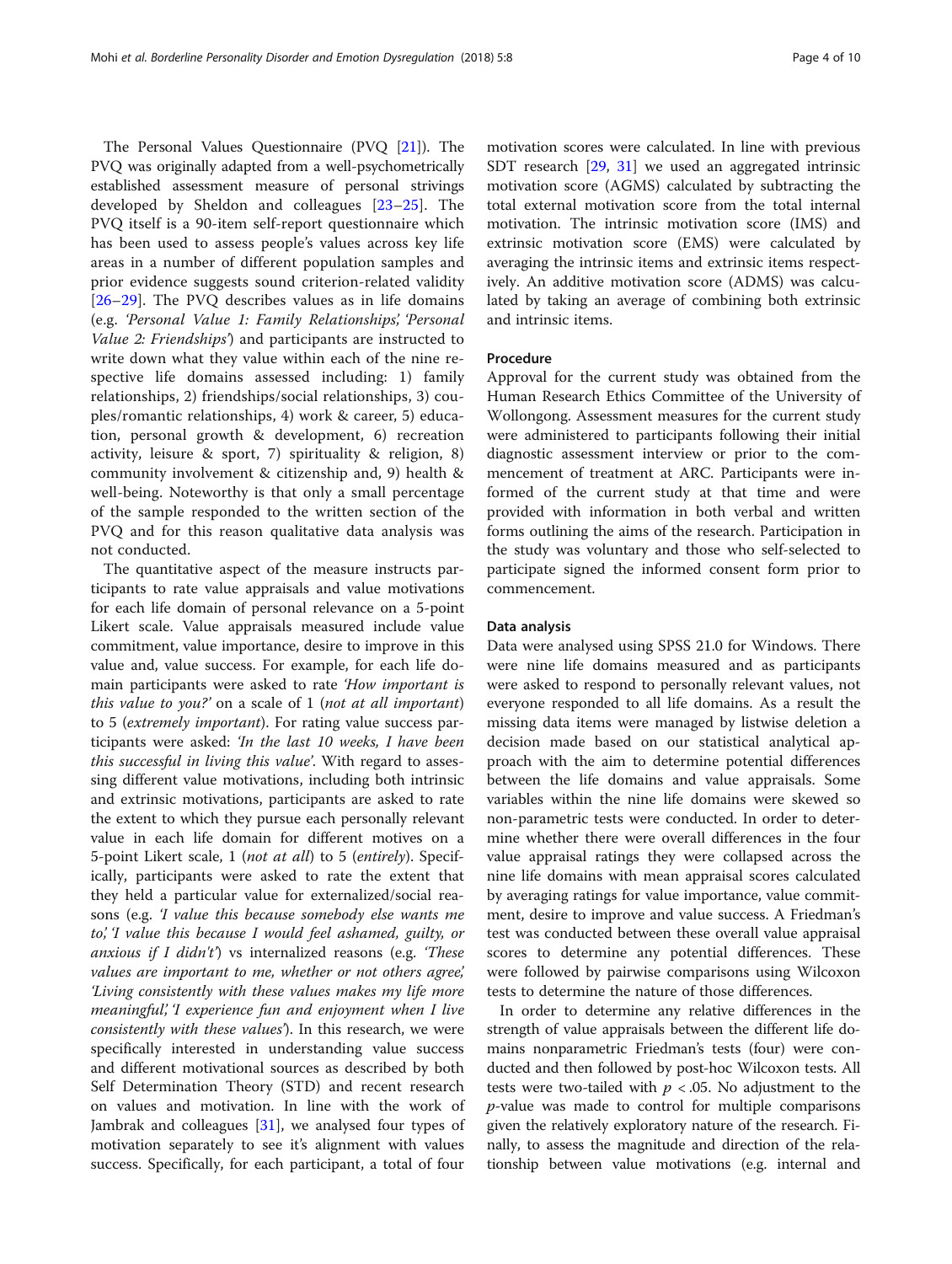<span id="page-4-0"></span>external) and value success for each life domain, Spearman's rank correlation coefficients (ρ) were calculated.

## Results

## Pattern of value appraisals: Importance, commitment, desire to improve, and success

A Friedman test was conducted to test the overall differences in the four value appraisal ratings (collapsed across the nine life domains). The results of the Friedman test indicated significantly different means between value appraisals,  $\chi^2$  (3,  $N = 62$ ) = 125.975,  $p \lt 0.001$ ). Pairwise comparisons using Wilcoxon tests indicated that level of value importance was significantly higher than all other value appraisals including value commitment, desire to improve and value success. Further, value commitment and desire to improve were not significantly different. And finally, value success was significantly lower than all other value appraisals. Thus the overall pattern of value appraisals across all life domains was: Importance > Desire to Improve = Commitment > Success. These results suggest that although life domains are identified as being relatively important, people's rated levels of commitment, desire to improve, and success are lower. Table 1 shows descriptive statistics for the four value appraisals of importance, commitment, desire to improve and success for each of the nine life domains measured.

## Relative strength of value appraisal for each life domain

The relative differences in the strength of value appraisals were compared across life domains. Hence, to determine the relative strength of the four value appraisals of importance, commitment, desire to improve, and success for each life domain, non-parametric Friedman tests was performed within value appraisal across life domains. If the Friedman test was significant it was followed by a series of post-hoc Wilcoxon tests. Wilcoxon tests were two-tailed and a significance level of  $p < 0.05$  was used for each comparison due to the exploratory nature of this research. Results for each value appraisal are summarised below and in Table 1.

## Value importance

Significant results from the Friedman test indicated a difference in the level of importance between the different life domains:  $\chi^2$  (8, N = 68) = 40.88, p < .001). Table 1 presents the results from the Wilcoxon comparisons tests which shows that relationships (i.e. family, friends and romantic) were rated as significantly more important than all other life domains with the exception of health and wellbeing which was perceived as equally important.

### Value commitment

Significant results from the Friedman test indicated a difference in the level of commitment between the different life domains:  $\chi^2$  (8, N = 68) = 29.07, p < .001). The Wilcoxon tests indicate that significantly higher levels of commitment were present for relationships (i.e. family, friends and romantic) compared to other life domains including education & personal development, recreation & leisure, and community involvement & citizenship life domains (see Table 1).

## Desire to improve value

Significant results from the Friedman test indicated a difference in the level of desire to improve between the different life domains:  $\chi^2$  (8, N = 68) = 29.07, p < .001). The Wilcoxon tests indicate that desire to improve was strongest for health & wellbeing, which was significantly

Table 1 Life domain by value appraisal. Descriptives: mean rank, mean, 95% Confidence Interval (CI) (Listwise by column)

|                         | Importance $(n = 68)$ |      |               | Commitment ( $n = 68$ ) |      |               | Desire to improve $(n = 68)$ |      |               | Success $(n = 66)$    |      |               |
|-------------------------|-----------------------|------|---------------|-------------------------|------|---------------|------------------------------|------|---------------|-----------------------|------|---------------|
|                         | Rank                  | М    | 95% CI        | Rank                    | M    | 95% CI        | Rank                         | M    | 95% CI        | Rank                  | М    | 95% CI        |
| Romantic relationships  | 5.89 $a$              | 4.56 | $4.35 - 4.78$ | $5.67$ <sup>a</sup>     | 3.93 | $3.63 - 4.23$ | 5.69 $^{ab}$                 | 3.95 | $3.64 - 4.27$ | $5.18$ <sup>abc</sup> | 2.70 | $2.09 - 2.75$ |
| Family relationships    | 5.65 <sup>a</sup>     | 4.54 | $4.37 - 4.72$ | $5.38$ <sup>ac</sup>    | 3.79 | $3.53 - 4.06$ | 5.18 $bc$                    | 3.71 | $3.43 - 3.99$ | 5.39 <sup>ab</sup>    | 2.61 | $2.31 - 2.90$ |
| Friendships             | 5.41 <sup>a</sup>     | 4.51 | $4.37 - 4.66$ | 5.86 $a$                | 3.96 | $3.70 - 4.21$ | $4.33$ <sup>cef</sup>        | 3.39 | $3.08 - 3.71$ | 5.88 <sup>a</sup>     | 2.70 | $2.42 - 2.96$ |
| Health & wellbeing      | $5.32$ <sup>ab</sup>  | 4.46 | $4.27 - 4.64$ | $4.65$ bcde             | 3.44 | $3.13 - 3.75$ | 6.05 <sup>a</sup>            | 4.12 | $3.83 - 4.41$ | $5.04$ <sup>abc</sup> | 2.39 | $2.09 - 2.69$ |
| Work & career           | 4.98 $^{\rm b}$       | 4.31 | $4.07 - 4.54$ | 5.21 <sup>ad</sup>      | 3.74 | $3.45 - 4.02$ | $4.98$ bce                   | 3.64 | $3.30 - 3.96$ | $4.53^{bc}$           | 2.27 | 1.93-2.61     |
| Recreation & leisure    | $4.82^{b}$            | 4.25 | $4.02 - 4.48$ | $4.32^{be}$             | 3.31 | $3.01 - 3.60$ | $5.43$ bd                    | 3.79 | $3.49 - 4.08$ | 4.38 <sup>c</sup>     | 2.17 | $1.87 - 2.46$ |
| Spirituality & religion | 4.43 <sup>c</sup>     | 3.97 | $3.67 - 4.27$ | 4.99 $e$ <sup>ae</sup>  | 3.53 | 3.19 - 3.86   | $4.60$ bce                   | 3.56 | 3.23-3.88     | $5.28$ <sup>abd</sup> | 2.62 | $2.31 - 2.93$ |
| Education & development | 4.38 <sup>c</sup>     | 4.07 | $3.81 - 4.33$ | 4.43 <sup>be</sup>      | 3.44 | $3.16 - 3.72$ | $4.98$ bce                   | 3.74 | $3.43 - 4.05$ | $4.46^{bc}$           | 2.27 | 1.96-2.57     |
| Community & citizenship | $4.12^c$              | 3.84 | $3.52 - 4.16$ | $4.47$ be               | 3.34 | $3.01 - 3.66$ | $3.77$ <sup>f</sup>          | 3.03 | $2.70 - 3.56$ | $4.87$ <sup>abc</sup> | 2.41 | $2.05 - 2.76$ |
| Total *                 |                       | 4.23 | $4.10 - 4.35$ |                         | 3.61 | $3.43 - 3.78$ |                              | 3.64 | $3.44 - 3.84$ |                       | 2.45 | $2.26 - 2.63$ |

Note. Mean scores ranged from 0 to 5; higher scores represent greater levels of value construct measured

a,b,c,d,e,f Mean ranks that differ from each other within columns at  $p < .01$ , do not share a letter. (20) For example, in the first column under the title 'Importance' it can be seen that romantic relationships and work & career domains do not share a letter in common, this means that they do significantly differ from one another. Conversely, in the same column it can be seen that romantic relationships, family relationships and friendships all share the letter 'a', this means that these three domains do not significantly differ from one another. \* Wilks' Lambda = 0.11,  $F$  (3, 59) = 153.34,  $p$  < .001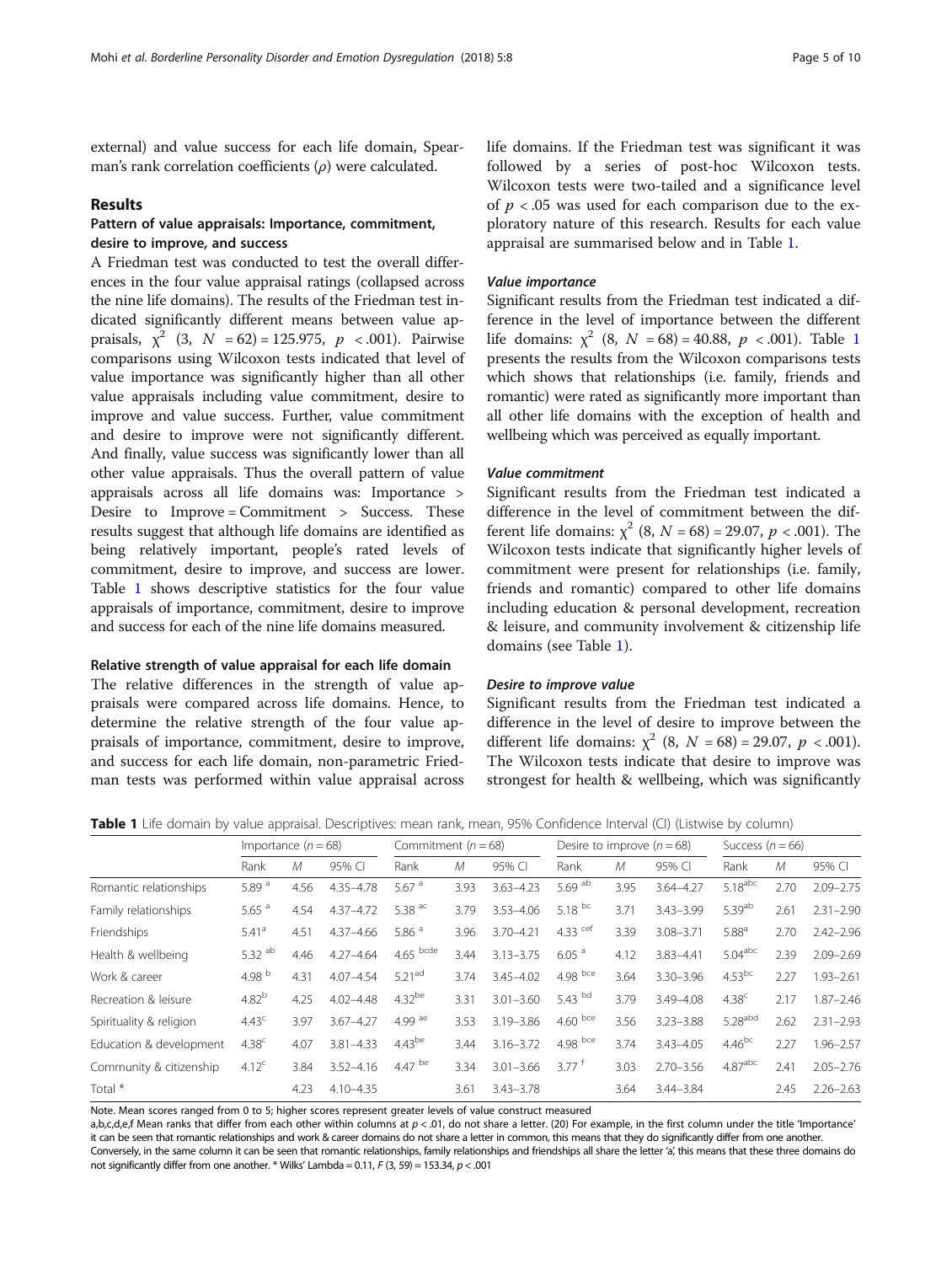higher than all other life domains, with the exception of romantic relationships (see Table [1\)](#page-4-0).

## Value success

Significant results from the Friedman test indicated a difference in the level of success between the different life domains,  $\chi^2$  (8, N = 66) = 16.72, p < .001). The Wilcoxon tests showed that significantly higher levels of value success were reported for friendships compared to work and career, education, personal development as well as recreation and leisure. In addition, value success ratings for family relationships were higher than for recreation & leisure. Value success ratings did not vary significantly between all other domains (see Table [1](#page-4-0)). The greatest discrepancy between desire to improve and success was for health & wellbeing (mean scores: desire  $4.12/5$  > success 2.39/5).

### Motivation and value success in life domains

To assess the magnitude and direction of the relationship between the value motivations and success for each life domain, Spearman's rank correlation coefficients (ρ) were calculated. Table 2 shows that both intrinsic and extrinsic motivations were significantly correlated with reported value success but differed depending on the life domain. The results showed that intrinsic motivation was significantly positively correlated with value success for four of the nine life domains including: friendships, work & career, spirituality & religion, community & citizenship. Three life domains were significantly positively correlated with extrinsic motivation including: romantic relationships, education and development and community & citizenship. Table 2 further indicates that for six of the nine life domains value success was related to the additive effects of both internal and external motivations. Of note is the finding that value success in family relationships was most strongly related to internal motivation with low levels of conflicting motivations (intrinsic minus extrinsic). In addition, the finding that value success for two of the life domains appeared to be unrelated to motivation. That is, value success in health & wellbeing as well as recreation & leisure were found to have no significant correlation to any motivation source.

## **Discussion**

Our aim was to investigate the ways in which people seeking treatment for BPD identify with values across a number of key life domains including relationships, health & wellbeing, education & personal development, work & career, spirituality, recreation & leisure, and community involvement. We used the Personal Values Questionnaire [[13](#page-8-0)] to investigate people's experience of values in different life domains, and examined the ways in which people identify with different value appraisals, such as value importance, value commitment, desire to improve in values and value success. The results of our study revealed a consistently robust pattern of value appraisals across the different life domains assessed. We found that life domains were consistently endorsed as highly important to people however they reported relatively lower levels of value commitment, desire to improve and perceived success. In addition to this pattern of value appraisal responses, some life domains were viewed as being more important than others. People rated their personal relationships with family, friends and romantic partners, as well as their health & wellbeing to be most important when compared to all other life domains assessed including: work & career, education & personal development, leisure & recreation, spirituality, and community involvement. Noteworthy is that levels of personal commitment to values were also rated highest for relationships when compared to all other life domains and the greatest discrepancy between desire to improve and value success was found for health & wellbeing.

Taken together, these results have a number of implications. Firstly, our findings suggest that people with BPD identify that values associated with a number of key life domains are important to them. There were

Value success n Intrinsic Motivation Extrinsic Motivation Intrinsic minus Extrinsic Intrinsic plus Extrinsic Family relationships 101 .14 -.17 .22\* .22\* −.06 Friendships 100 .28\*\* .15 −.00 .21\* Romantic relationships 94 .19 .19 .23\* -.08 .30\*\* Work & career 94 .23\* .19 −.01 .24\* Education & development  $85$  .15 .22\*  $21*$   $-03$   $-03$  .22\* Recreation & leisure 97 .12 .13 .13 −.03 .16 Spirituality & religion and  $35**$  .13 .18 .18 .18 .30\*\* Community & citizenship 83 .64\*\* .34\*\* .19 .56\*\* Health & wellbeing 97 .13 .12 -05 -05 .14

**Table 2** Value success and motivation. Non-Parametric correlations (Listwise by row)

Note:  $p < .05$  (2-tailed).  $p < .01$  level (1-tailed)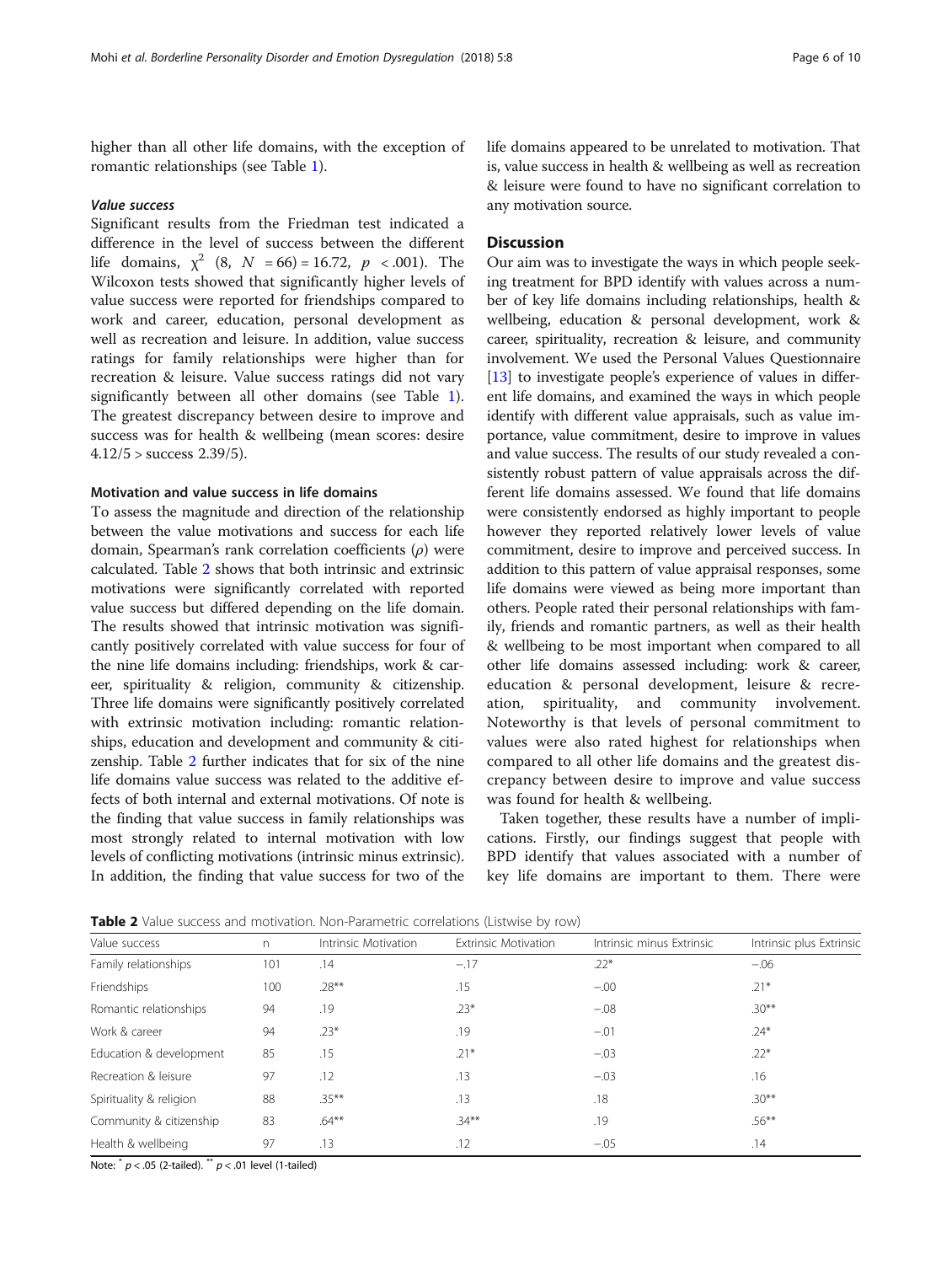consistent discrepancies between how important a life domain was rated and significantly lower levels of value commitment, desire to improve and success. Awareness of these discrepancies may be helpful in supporting clients to prioritising individual treatment goals. For example, by helping individuals to clarify life domains that they value most and where they have a high desire to improve will help clarify their goals in treatment. The finding that people valued their health & wellbeing and personal relationships above all other life domains considered here suggests that increased attention to these life areas may be warranted in treatment.

Interpersonal relationships were most important in the sample. Problematic interpersonal relationships and functioning is inherent to borderline pathology [[23](#page-8-0), [24](#page-8-0)] and prominent treatment approaches target relational functioning through teaching relationship skills (e.g. in DBT) and developing mentalizing capacities for understanding states of self and others in context of relationship (e.g. in both Mentalization-based therapy and Transference-Focused Psychotherapy). In addition to these established methods a more structured values clarification process may help identify the importance of personal relationships as a treatment goal. Should such values-driven goals be identified then the link between this goal and the treatment focus on relationship skill development can be more explicitly linked.

The secondary aim of the study was to see whether different motivational sources (e.g. internal vs. external) influenced people's success in values across different life domains. Drawing upon Self-Determination Theory [[32](#page-8-0)] it was hypothesized that internalized motivations would be more strongly associated with higher levels of value success as opposed to those more externally motivated. The current results did not fully support this hypothesis. Contrary to predictions motivational sources (e.g. internal vs. external) related differentially to people's reports of value success dependant on the life domain and each relationship was related to a different balance of both internal and external motivations. For most life domains value success was related to the additive effects of both internal and external motivations. These findings suggest that while there may be a predominance of one reward orientation over another in any given valued life domain it is common for both extrinsic and internal motivation to be relevant. Noteworthy is that family relationships and education domains were exceptions to the general finding that the additive effects of both internal and external motivations were related to value success. Reported success in family relationships was found to be most strongly related to internal motivation with low levels of conflicting motivations (intrinsic minus extrinsic). This means people are likely to engage in their family values more successfully for reasons experienced as inherently valuable to them and perceived success is likely to be lower when engagement in family values is driven by externally motivated reasons. Extrinsic motivations might include behaving out of a sense of duty and/ or obligation, which seems to undermine that which is inherently valued. With regard to education & personal development, value success was found to be most strongly related to externally sourced motivation. This indicates that people are more likely to engage successfully in educational and personal development values for more externalized reasons, such as contingencies related to self-worth and/or social recognition. A final observation is the non-significant relationship between value success and motivation for two of the life domains assessed. Health & wellbeing and recreation & leisure were found to have no significant relationship with internal and/or external motivation sources. While this result may indicate value success for these two life domains is unrelated to any motivational source that seems unlikely given the robust pattern of results found between motivation and value success in the other life domains assessed here. Alternatively, this result may be more a function of the fact that overall motivation levels for health & wellbeing and recreation & leisure were particularly low. It may also be that individuals with BPD are particularly affected in these two life domains and they have more difficulty rating their internal and external motivation in these life areas.

The current results add to extensive empirical findings related to Self-Determination Theory [\[26](#page-8-0)–[28,](#page-8-0) [31](#page-8-0)] and have implications for treatment providers when working with motivation and values in treatment. Firstly, the findings indicate that different motives can drive the pursuit of values dependent on the life domain. For example, in vocational domains, extrinsic motivation seems to play a larger role, while in relationships, intrinsic motivation is more strongly related to success. While there may be a predominance of one reward orientation over another in any given valued life domain, it is common for both extrinsic and internal motivation to be influential. Clinicians can make use of identifying and understanding the type of motives driving the pursuit of particular values with their clients and assist in harnessing motivations in the service of personally meaningful goals. For example, for some life domains tapping into external motivation may be necessary in the first instance to get people initially engaged in longer term goals which may then lead to increased internal motivation required to sustain longer term success [\[27](#page-8-0), [28](#page-8-0)].

Administering values-based assessment approaches and/or utilizing motivational interviewing techniques are likely to be useful tools in this process [[35](#page-9-0), [36](#page-9-0)]. For example, treatment providers can assist people to connect with and operationalise their values by facilitating a step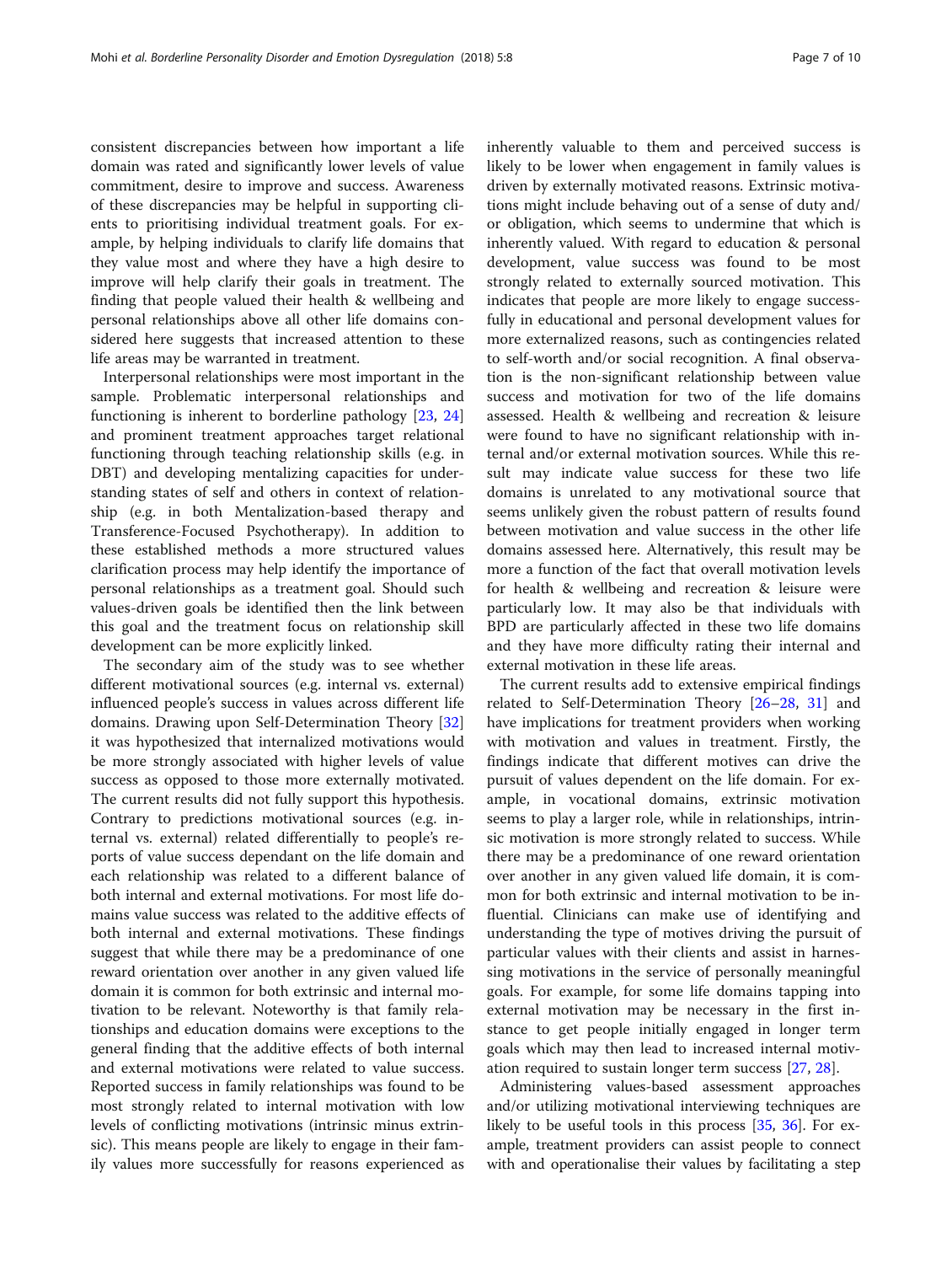by step process initially utilising a structured values assessment measure [[36\]](#page-9-0). Following the identification of values, strategies can be implemented to develop congruence between values and behaviour also known as committed action [[37](#page-9-0)]. In support of this process, clients can be helped to set short and longer-term value-congruent goals, develop and implement action plans in service of those goals which can be monitored overtime [\[36\]](#page-9-0).

## Limitations

Several limitations must be considered when interpreting the current study's results. Firstly, the individuals who participated in the study were from a relatively limited geographical district from within New South Wales Australia all of whom participated on a voluntarily basis and therefore may have been more intrinsically motivated to participate than those who declined. The issue of potential sample bias could be addressed, in part, by future research that involves a broader recruitment approach to obtaining its sample. Secondly, the data analysed in this study was cross sectional and therefore the results obtained for the variables measured may be a function of time point. The focus of this study was predominantly descriptive and other measures to control for potential covariates (e.g. depression) were not included. There is a need for future research to explore the extent that other variables are related to or potentially influence values or motivations. For example, it is possible that higher levels of depression could hinder the desire to improve values related goals.

## Future directions

The extent to which we could assess people's values was limited to the method of assessment utilised, namely the Personal Values Questionnaire [\[13](#page-8-0)] which operationalises values by organising them into life domains typically valued by people. Future research could usefully utilise an alternative assessment tool, such as Schwartz's Value Survey (SVS [\[8\]](#page-8-0)) which would extend upon our findings examining qualitatively different aspects of people's values according to Schwartz's theory on values [[36\]](#page-9-0). For example, the SVS assesses the importance people ascribe to value items as life-guiding principles such as achievement (success, capability, ambition, influence on people and events) and benevolence (helpfulness, honesty, forgiveness, loyalty, responsibility). In addition, future research could usefully extend upon the original pilot study of Morton and colleagues [[18](#page-8-0)] who trialled a values focused intervention for BPD treatment consumers. It would be useful to see whether inclusion of a values approach translates into the hypothesized therapeutic benefits such as increased treatment persistence, reductions in dropout and moderation of core features of borderline pathology such as identity disturbance and chronic feelings of emptiness through strengthening a sense of meaning and purpose.

## Conclusions

Prior research suggests that individuals with BPD want treatment to support them to meet a wider range of recovery outcomes, not just those specific to symptoms or behaviours associated with their diagnosis  $[1-5]$  $[1-5]$  $[1-5]$  $[1-5]$ . The current study indicates that when asked, people diagnosed with BPD who are seeking treatment are able to identify with values and prioritise different life domains in terms of importance. Close relationships with family, friends and romantic partners as well as one's health & wellbeing seem most important compared to other life domains. The findings reveal discrepancies between how important valued life domains are and lower levels of value commitment, desire to improve and success. Identification of values and discussing such discrepancies in treatment may be helpful in supporting clients to prioritise their individual goals. Perceived value success related differentially to value motivations (internal vs. external) depending on the particular life domain. By understanding what motivates people to pursue values in key life areas better positions treatment providers to work with the motivational needs clients have in service of pursing what is important to them. Therapeutic approaches such as ACT help people to identify, connect to and operationalise their values across key life areas. Broadening BPD treatments to include a focus on people's values may be one way to help close the gap between treatment targets and the more personally meaningful goals people are wishing to pursue in treatment. Future research is needed to explore the relevance of values in relation to BPD symptomology. Then there is the potential to trial interventions that support values-focused change.

#### Abbreviations

ACT: Acceptance and commitment therapy; ADMS: Additive motivation score; AGMS: Aggregated intrinsic motivation score; ARC: Affect regulation clinic; BPD: Borderline personality disorder; DBT: Dialectical behavior therapy; EMS: Extrinsic motivation score; IMS: Intrinsic motivation score; PVQ: Personal values questionnaire; SDT: Self-determination theory; TAU: Treatment-as-usual;

#### Acknowledgements

Not applicable.

#### Funding

Not applicable.

#### Availability of data and materials

The clinical dataset obtained for this study is not publicly available due to protection of patient privacy and participant confidentiality. In this clinical research study, informed consent for access and use of patient health information data was provided to the principle researchers of this study.

#### Authors' contributions

Conception of a larger study originated with AB, DMR and DC who initiated data collection.

SM collected data for the study, conceived the current project, conducted the data analysis, and drafted the manuscript in conjunction with FD who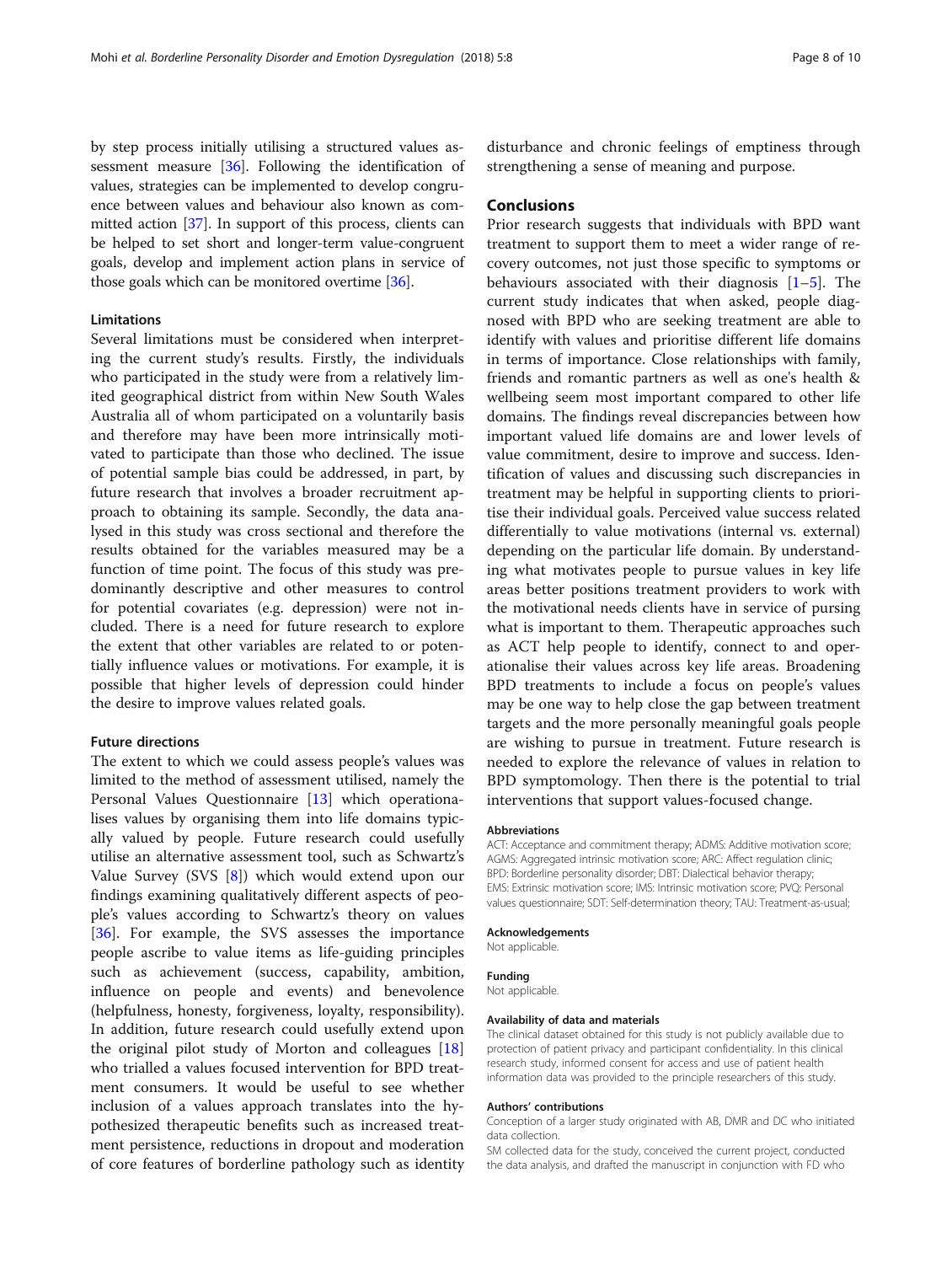<span id="page-8-0"></span>supervised the current project, participated in the conceptualization, data analysis and drafts of the manuscript. All authors reviewed and approved the final manuscript.

#### Authors' information

Simone Mohi, MClinPsych., is a practicing clinical psychologist doing her doctoral research in the area of borderline personality disorder and treatment at the University of Wollongong (UOW). She also teaches in post graduate psychology at UOW.

Frank Deane, PhD., is a Senior Professor at the School of Psychology at the University of Wollongong and Director of the Illawarra Institute for Mental Health. Ann Bailey, MClinPsych., is a clinical psychologist who has worked in the public mental health system in the Specialist Psychological Service providing services to individuals with borderline personality disorder. She currently works in private practice.

Dianne Mooney-Reh, PhDClinPsych., is a clinical psychologist who has worked in the public mental health system in the Specialist Psychological Service providing services to individuals with borderline personality disorder. She currently works in private practice.

Danielle Ciaglia, DClinPsych., is a clinical psychologist who has worked in the public mental health system in the Specialist Psychological Service providing services to individuals with borderline personality disorder. She currently works in private practice.

#### Ethics approval and consent to participate

Study design, method, and procedures, including consent forms and the consent process, reported here were reviewed and approved by the Human Research Ethics Committee of the University of Wollongong.

### Consent for publication

Informed consent obtained from participants for data collected to be used for purpose of journal publication.

#### Competing interests

The authors declare that they have no competing interests.

## Publisher's Note

Springer Nature remains neutral with regard to jurisdictional claims in published maps and institutional affiliations.

#### Author details

<sup>1</sup>School of Psychology, University of Wollongong, Office: 22.G15, Wollongong, NSW 2522, Australia. <sup>2</sup>Illawarra Institute for Mental Health, School of Psychology, University of Wollongong, Office: 22.G18, Wollongong, NSW 2522, Australia. <sup>3</sup>Illawarra Shoalhaven Local Health District, Wollongong, NSW, Australia.

## Received: 1 November 2017 Accepted: 19 March 2018 Published online: 15 April 2018

#### References

- 1. Castillo H, Ramon S, Morant N. A recovery journey for people with personality disorder. Int J Soc Psychiatry. 2013;59:264–73.
- 2. Katsakou C, Marougka S, Barnicot K, Savill M, White H, Lockwood K, et al. Recovery in borderline personality disorder (BPD): a qualitative study of service users' perspectives. García AV, editor. PLoS One. 2012;7:e36517.
- 3. Katsakou C, Pistrang N. Clients' experiences of treatment and recovery in borderline personality disorder: a meta-synthesis of qualitative studies. Psychother Res. 2017:1–18. <https://doi.org/10.1080/10503307.2016.1277040>.
- 4. Ng F, Burke M, Grenyer B. Recovery from borderline personality disorder. Wollongong: 9th Annu Conf Treat Personal Disord; 2015.
- 5. Ng FY, Bourke ME, Grenyer BF. Recovery from borderline personality disorder: a systematic review of the perspectives of consumers, clinicians, family and carers. PLoS One. 2016;11:e0160515.
- 6. Schrank B, Slade M. Recovery in psychiatry. Psychiatr Bull. 2007;31(9):321–5.
- 7. Slade M, Amering M, Oades L. Recovery: an international perspective. Epidemiol Psychiatr Sci. 2008;17:128–37.
- 8. Schwartz SH. Universals in the content and structure of values: theoretical advances and empirical tests in 20 countries. Adv Exp Soc Psychol. 1992;25:1–65.
- Allport, G.W, Vernon, P.E., Lindzey, G. Study of values. 3rd ed. Boston: Houghton Mifflin; 1960.
- 10. Rokeach M. The nature of human values. New York: Free press; 1973.
- 11. Hayes SC, Strosahl K, Wilson KG. Acceptance and commitment therapy: an experiential approach to behavior change. New York; London: Guilford Press; 1999.
- 12. Wilson KG, Sandoz EK, Kitchens J, Roberts M. The valued living questionnaire: defining and measuring valued action within a behavioral framework. Psychol Rec. 2010;60:249–72.
- 13. Blackledge JT, Ciarrochi J, Bailey A. Personal values questionnaire [Internet]. 2006. Available from: [http://www.contextualscience.org/resources.](http://www.contextualscience.org/resources)
- 14. Huguelet P, Guillaume S, Vidal S, Mohr S, Courtet P, Villain L, et al. Values as determinant of meaning among patients with psychiatric disorders in the perspective of recovery. Sci Rep. 2016;6. [cited 2018 Feb 22] Available from: [http://www.nature.com/articles/1srep27617.pdf](http://www.nature.com/articles/srep27617.pdf).
- 15. Adler JM. Living into the story: agency and coherence in a longitudinal study of narrative identity development and mental health over the course of psychotherapy. J Pers Soc Psychol. 2012;102:367–89.
- 16. Bailey A, Mooney-Reh D, Parker L, Temelkovski S, et al. Beyond the fragmented self: integrating acceptance and psychodynamic approaches in the treatment of borderline personality. Accept Commit Ther Contemp Theory Res Pract. 2009;281:281–10.
- 17. Cameron AY, Palm Reed K, Gaudiano BA. Addressing treatment motivation in borderline personality disorder: rationale for incorporating values-based exercises into dialectical behavior therapy. J Contemp Psychother. 2014;44: 109–16.
- 18. Morton J, Snowdon S, Gopold M, Guymer E. Acceptance and commitment therapy group treatment for symptoms of borderline personality disorder: a public sector pilot study. Cogn Behav Pract. 2012;19:527–44.
- 19. Bohus M, Haaf B, Simms T, Limberger MF, Schmahl C, Unckel C, et al. Effectiveness of inpatient dialectical behavioral therapy for borderline personality disorder: a controlled trial. Behav Res Ther. 2004;42:487–99.
- 20. Rüsch N, Schiel S, Jacob G, Lieb K, Corrigan P, Leihener F, et al. Predictors of dropout from inpatient dialectical behavior therapy among women with borderline personality disorder. J Behav Ther Exp Psychiatry. 2008;39: 497–503.
- 21. Landes SJ, Chalker SA, Comtois KA. Predicting dropout in outpatient dialectical behavior therapy with patients with borderline personality disorder receiving psychiatric disability. Borderline Personal Disord Emot Dysregulation. 2016;3:9.
- 22. Karterud S, Pedersen G, Bjordal E, Brabrand J, Friis S, Haaseth Ø, et al. Day treatment of patients with personality disorders: experiences from a Norwegian treatment research network. J Personal Disord. 2003;17:243–62.
- 23. American Psychiatric Association. Diagnostic and statistical manual of mental disorders: DSM-5. Washington, D.C.: American Psychiatric Pub; 2013.
- 24. World Health Organization. The ICD-10 classification of mental and behavioural disorders: diagnostic criteria for research, vol. Vol. 2. Geneva: World Health Organization; 1993.
- 25. A-Tjak JGL, Davis ML, Morina N, Powers MB, Smits JAJ, Emmelkamp PMG. A Meta-analysis of the efficacy of acceptance and commitment therapy for clinically relevant mental and physical health problems. Psychother Psychosom. 2015;84:30–6.
- 26. Deci EL, Ryan RM. Intrinsic motivation and self-determination in human behavior. New York: Plenum; 1985.
- 27. Deci EL, Ryan RM. Facilitating optimal motivation and psychological wellbeing across life's domains. Can Psychol Can. 2008;49:14–23.
- 28. Ryan RM, Deci EL. Self-determination theory and the facilitation of intrinsic motivation, social development, and well-being. Am Psychol. 2000;55:68.
- 29. Sheldon KM, Kasser T. Psychological threat and extrinsic goal striving. Motiv Emot. 2008;32:37–45.
- 30. Sheldon KM, Houser-Marko L. Self-concordance, goal attainment, and the pursuit of happiness: can there be an upward spiral? J Pers Soc Psychol. 2001;80:152.
- 31. Jambrak J, Deane FP, Williams V. Value motivations predict burnout and intentions to leave among mental health professionals. J Ment Health. 2014; 23:120–4.
- 32. Ciarrochi J, Fisher D, Lane L. The link between value motives, value success, and well-being among people diagnosed with cancer. Psychooncology. 2011;20:1184–92.
- 33. Ferssizidis P, Adams LM, Kashdan TB, Plummer C, Mishra A, Ciarrochi J. Motivation for and commitment to social values: the roles of age and gender. Motiv Emot. 2010;34:354–62.